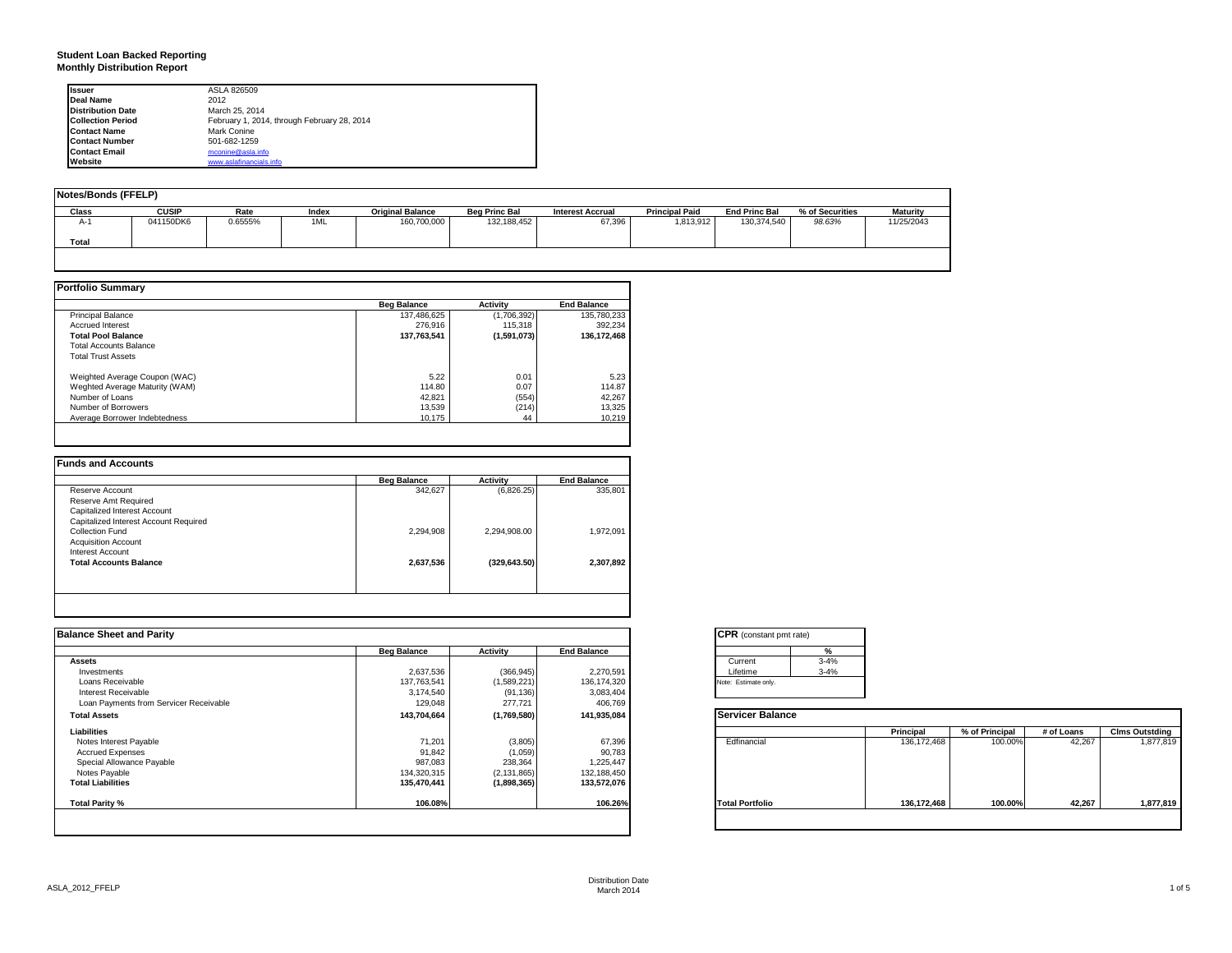#### **Student Loan Backed Reporting Monthly Distribution Report**

|                           | # of Loans |        |             | Principal   |           | % of Principal |           | <b>WAC</b> |                  | <b>WARM</b> |
|---------------------------|------------|--------|-------------|-------------|-----------|----------------|-----------|------------|------------------|-------------|
|                           | Beginning  | Ending | Beainnina   | Endina      | Beginning | Endina         | Beainnina | Endina     | <b>Beainning</b> | Endina      |
| In School                 | 1,155      | 1,052  | 3,691,135   | 3,440,586   | 2.68%     | 2.53%          | 5.68      | 5.64       | 119.59           | 119.52      |
| Grace                     | 304        | 312    | 951,931     | 896,318     | 0.69%     | 0.66%          | 5.77      | 5.82       | 115.58           | 117.35      |
| Repayment                 |            |        |             |             |           |                |           |            |                  |             |
| Current                   | 21,971     | 22,030 | 65,481,503  | 65,882,326  | 47.53%    | 48.38%         | 5.33      | 5.36       | 116.00           | 115.72      |
| 31-60 Days Delinquent     | 1,548      | 1,468  | 5,232,513   | 5,123,277   | 3.80%     | 3.76%          | 5.28      | 5.24       | 119.12           | 117.91      |
| 61-90 Days Delinquent     | 1,091      | 1,029  | 3,671,845   | 3,482,063   | 2.67%     | 2.56%          | 5.20      | 5.28       | 114.24           | 123.63      |
| 91-120 Days Delingent     | 622        | 690    | 2,186,739   | 2,286,846   | 1.59%     | 1.68%          | 5.05      | 5.15       | 108.82           | 113.64      |
| 121-180 Days Delinquent   | 1,005      | 914    | 3,562,142   | 3,296,797   | 2.59%     | 2.42%          | 5.30      | 5.21       | 118.85           | 117.05      |
| 181-270 Days Delinquent   | 1,133      | 948    | 3,843,408   | 3,302,565   | 2.79%     | 2.43%          | 5.20      | 5.21       | 116.24           | 116.70      |
| 271+ Days Delinquent      | 436        | 499    | 1,471,082   | 1,699,082   | 1.07%     | 1.25%          | 5.42      | 5.17       | 109.14           | 105.74      |
| <b>Total Repayment</b>    | 27,806     | 27,578 | 85,449,231  | 85,072,956  | 62.03%    | 62.47%         | 5.31      | 5.33       | 115.94           | 116.01      |
| Forbearance               | 4,870      | 4,979  | 19,018,387  | 19,333,450  | 13.81%    | 14.20%         | 5.45      | 5.41       | 121.36           | 120.90      |
| Deferment                 | 8,020      | 7,767  | 26,706,576  | 25,629,354  | 19.39%    | 18.82%         | 5.23      | 5.22       | 118.30           | 118.13      |
| <b>Claims in Progress</b> | 638        | 566    | 1,860,054   | 1,766,794   | 1.35%     | 1.30%          | 5.28      | 5.36       | 112.11           | 111.90      |
| <b>Claims Denied</b>      | 28         | 13     | 85,445      | 33,009      | 0.06%     | 0.02%          | 5.24      | 3.98       | 104.09           | 107.94      |
| <b>Total Portfolio</b>    | 42,821     | 42,267 | 137,762,760 | 136,172,468 | 100.00%   | 100.00%        | 5.33      | 5.33       | 117.18           | 117.15      |

|                                     |                  | # of Loans |            | <b>Principal</b> |           | % of Principal |                  | <b>WAC</b> |           | <b>WARM</b> |  |
|-------------------------------------|------------------|------------|------------|------------------|-----------|----------------|------------------|------------|-----------|-------------|--|
|                                     | <b>Beginning</b> | Endina     | Beainnina  | Endina           | Beginning | Endina         | <b>Beginning</b> | Endina     | Beginning | Ending      |  |
| Current                             | 21,971           | 22,030     | 65,481,503 | 65,882,326       | 76.63%    | 77.44%         | 5.33             | 5.36       | 116.00    | 115.72      |  |
| 31-60 Days Delinquent               | 1,548            | 1,468      | 5,232,513  | 5,123,277        | 6.12%     | 6.02%          | 5.28             | 5.24       | 119.12    | 117.91      |  |
| 61-90 Days Delinquent               | 1,091            | 1,029      | 3,671,845  | 3,482,063        | 4.30%     | 4.09%          | 5.20             | 5.28       | 114.24    | 123.63      |  |
| 91-120 Days Delingent               | 622              | 690        | 2,186,739  | 2,286,846        | 2.56%     | 2.69%          | 5.05             | 5.15       | 108.82    | 113.64      |  |
| 121-180 Days Delinquent             | 1,005            | 914        | 3,562,142  | 3,296,797        | 4.17%     | 3.88%          | 5.30             | 5.21       | 118.85    | 117.05      |  |
| 181-270 Days Delinquent             | 1,133            | 948        | 3,843,408  | 3,302,565        | 4.50%     | 3.88%          | 5.20             | 5.21       | 116.24    | 116.70      |  |
| 271+ Days Delinquent                | 436              | 499        | 1,471,082  | 1,699,082        | 1.72%     | 2.00%          | 5.42             | 5.17       | 109.14    | 105.74      |  |
| <b>Total Portfolio in Repayment</b> | 27,806           | 27,578     | 85,449,231 | 85,072,956       | 100.00%   | 100.00%        | 5.31             | 5.33       | 115.94    | 116.01      |  |

| Portfolio by Loan Type           |            |        |             |             |                  |         |                  |        |                  |        |  |  |
|----------------------------------|------------|--------|-------------|-------------|------------------|---------|------------------|--------|------------------|--------|--|--|
|                                  | # of Loans |        | Principal   |             | % of Principal   |         | <b>WAC</b>       |        | <b>WARM</b>      |        |  |  |
|                                  | Beginning  | Ending | Beginning   | Endina      | <b>Beginning</b> | Ending  | <b>Beginning</b> | Endina | <b>Beginning</b> | Ending |  |  |
| Subsidized Consolidation Loans   |            |        |             |             |                  |         |                  |        |                  |        |  |  |
| Unsubsidized Consolidation Loans |            |        |             |             |                  |         |                  |        |                  |        |  |  |
| Subsidized Stafford Loans        | 23,870     | 23,553 | 64,454,414  | 63,596,527  | 46.79%           | 46.70%  | 5.17             | 5.17   | 114.67           | 114.62 |  |  |
| Unsubsidized Stafford Loans      | 17,455     | 17,250 | 67,730,612  | 67,095,302  | 49.16%           | 49.27%  | 5.26             | 5.27   | 121.80           | 121.72 |  |  |
| PLUS/GradPLUS Loans              | 1,496      | 1,464  | 5,577,734   | 5,480,638   | 4.05%            | 4.02%   | 7.89             | 7.90   | 90.24            | 90.39  |  |  |
| SLS Loans                        |            |        |             |             |                  |         |                  |        |                  |        |  |  |
| <b>Total Portfolio</b>           | 42,821     | 42.267 | 137.762.760 | 136.172.468 | 100.00%          | 100.00% | 5.33             | 5.33   | 117.18           | 117.15 |  |  |

|                                            |           | # of Loans |             | <b>Principal</b> |           | % of Principal |                  | <b>WAC</b> |                  | <b>WARM</b> |  |
|--------------------------------------------|-----------|------------|-------------|------------------|-----------|----------------|------------------|------------|------------------|-------------|--|
|                                            | Beginning | Endina     | Beginning   | Endina           | Beainnina | Endina         | <b>Beginning</b> | Endina     | <b>Beginning</b> | Endina      |  |
| Graduate / 4-Year Loans                    | 32,923    | 32,512     | 111,263,098 | 109,998,231      | 80.76%    | 80.78%         | 5.33             | 5.33       | 118.34           | 118.32      |  |
| 2-Year Loans                               | 9,041     | 8,923      | 24,467,579  | 24,223,615       | 17.76%    | 17.79%         | 5.33             | 5.33       | 112.49           | 112.44      |  |
| Proprietary / Technical / Vocational Loans | 855       | 830        | 2,029,109   | 1,947,693        | 1.47%     | 1.43%          | 5.38             | 5.37       | 110.19           | 109.14      |  |
| Unknown (Consolidation) Loans              |           |            |             |                  |           |                |                  |            |                  |             |  |
| Other Loans                                |           |            | 2,974       | 2,929            | 0.0022%   | 0.0022%        | 6.80             | 6.80       | 86.44            | 87.07       |  |
| <b>Total Portfolio</b>                     | 42,821    | 42,267     | 137,762,760 | 136,172,468      | 100.00%   | 100.00%        | 5.33             | 5.33       | 117.18           | 117.15      |  |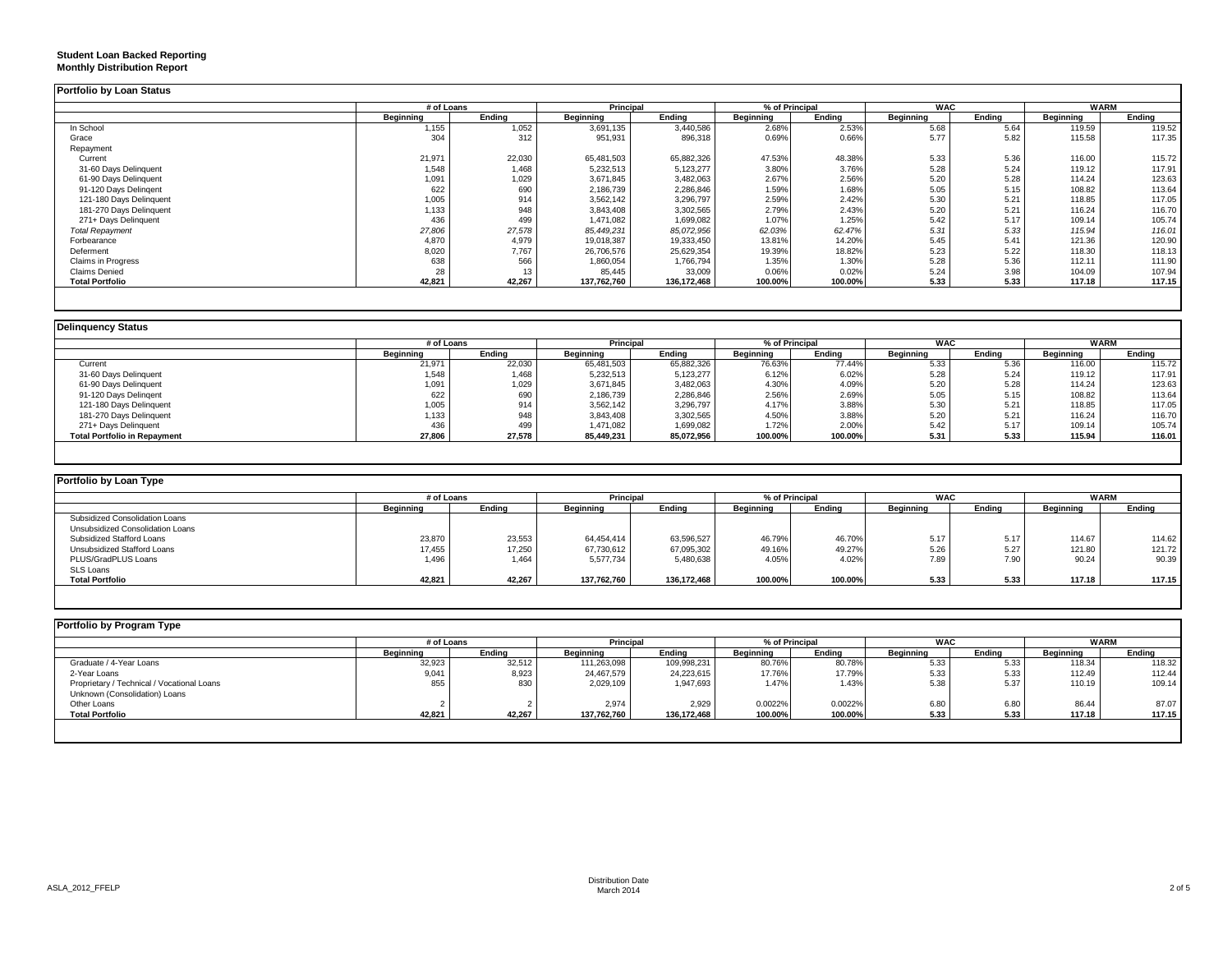**Distribution Date** March 25, 2014<br> **Collection Period** Contesting Properties of the March 25, 2014<br> **Collection Period** Contesting Properties of the March 2014, through February 1, 2014, through February 1, 2014 February 1, 2014, through February 28, 2014

# **Collection Activity**

| <b>Collection Account</b>                                                                    | as of 2/28/2014 |
|----------------------------------------------------------------------------------------------|-----------------|
| Beginning Balance - February 1, 2014                                                         | 2,294,908       |
| <b>Collection Amount Received</b>                                                            | 1,966,344       |
| Reserve Account                                                                              |                 |
| <b>Excess of Required Reserve Account</b>                                                    |                 |
| Transfer from Reserve Fund (to meet DSR requirement)                                         | 6,826           |
| Interest on Investment Earnings                                                              | 63              |
| Capitalized Interest Account (after a stepdown or release date)                              |                 |
| <b>Acquisition Account</b>                                                                   |                 |
| Payments from Guarantor                                                                      |                 |
| Transfer from 2010 Collection Fund for correction of error                                   |                 |
| Prepayments                                                                                  |                 |
| Special Allowance Payable to Department of Education                                         |                 |
| <b>Consolidation Rebate Fees</b>                                                             |                 |
| Transfer from Capitalized Interest Fund                                                      |                 |
| Principal payments, interest payments, administration fees, servicing fees, and trustee fees | (2,296,050)     |
| <b>Transfer to Department Rebate Fund</b>                                                    |                 |
| <b>Total Available Funds</b>                                                                 | 1,972,091       |
|                                                                                              |                 |
|                                                                                              |                 |

| <b>Fees Due for Current Period</b>                                                         | as of 2/28/2014  |
|--------------------------------------------------------------------------------------------|------------------|
| Indenture Trustee Fees<br><b>Servicing Fees</b><br><b>Administration Fees</b><br>Late Fees | 79,435<br>11,348 |
| <b>Other Fees</b><br><b>Total Fees</b>                                                     | 90,783           |

| <b>Cumulative Default Rate</b>                                                                      | as of 2/28/2014 |
|-----------------------------------------------------------------------------------------------------|-----------------|
|                                                                                                     |                 |
| Current Period Defaults (\$)                                                                        | 880,346.83      |
| Cumulative Defaults (\$)                                                                            | 13,476,668.34   |
| Cumulative Default (% of original pool balance)                                                     | 8.39%           |
| Cumulative Default (% of cumulative entered repayment balance) <sup>a</sup>                         | 10.22%          |
| Current Period Payments (Recoveries) from Guarantor (\$)                                            | 903,643.00      |
| Current Period Borrower Recoveries (\$)                                                             | n/a             |
| Cumulative Recoveries (\$) <sup>b</sup>                                                             | \$11,183,653.54 |
| <b>Cumulative Recovery Rate (%)</b>                                                                 | 82.99%          |
| <b>Cumulative Net Loss Rate (%)</b>                                                                 | 1.43%           |
| Servicer Reject Rate (FFELP) (%)                                                                    |                 |
| <b>Cumulative Servicer Reject Rate (FFELP) (%)</b>                                                  |                 |
| Repayment balance includes all repayment loans with the exception of balances in claim status<br>a) |                 |
| b)<br>Cumulative Recoveries includes 97% of claims in progress balances                             |                 |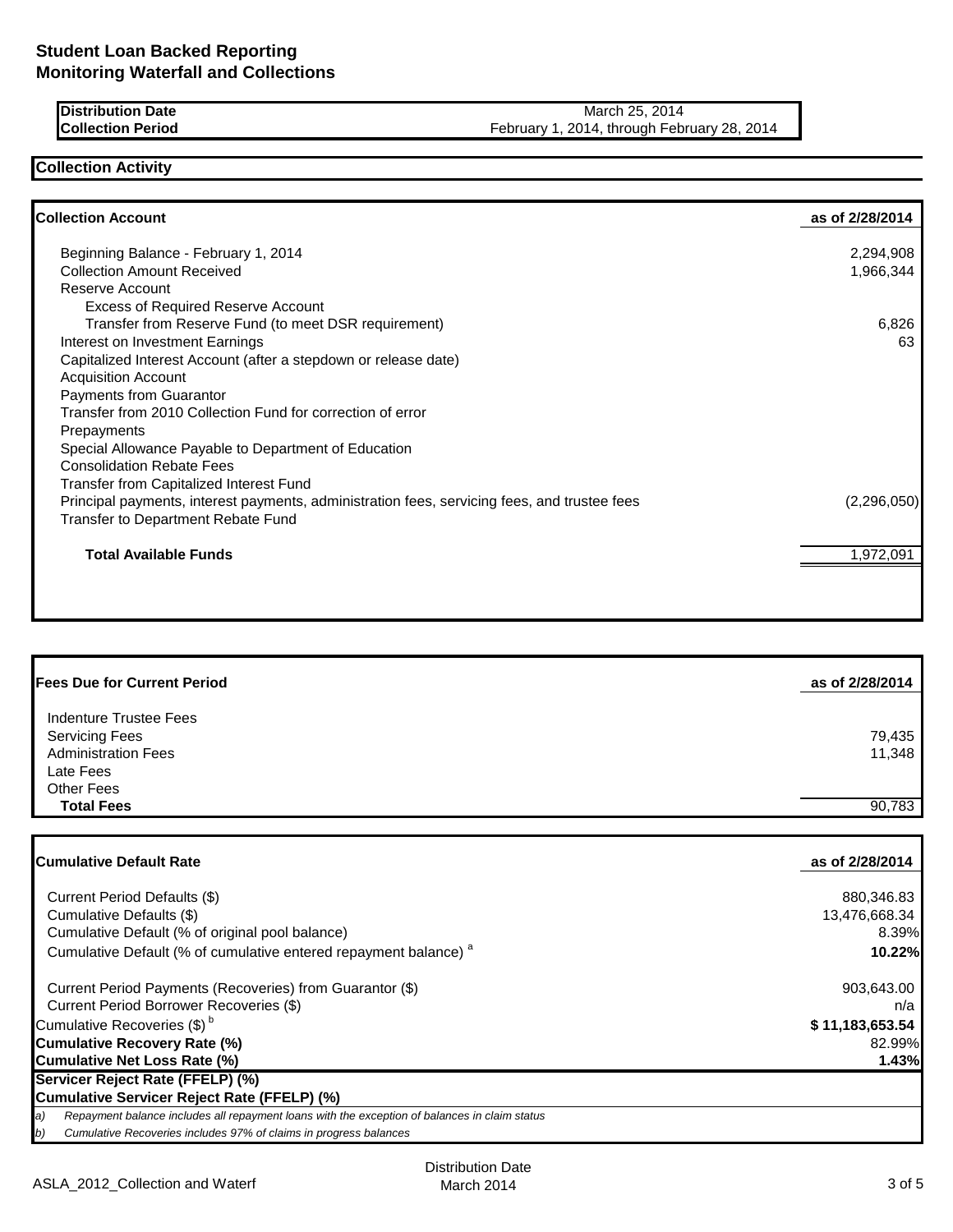## **Waterfall Activity**

| <b>Waterfall for Distribution</b>                                                         | <b>Amount Due</b> | <b>Amount Remaining</b> |
|-------------------------------------------------------------------------------------------|-------------------|-------------------------|
| <b>Total Available Funds</b>                                                              |                   | 1,972,091               |
|                                                                                           |                   |                         |
| <b>First:</b> Payments required under any Joint Sharing Agreement                         |                   |                         |
| <b>Second: Trustee Fees</b>                                                               |                   |                         |
| <b>Third:</b> Servicing Fees and Backup Servicing Fees                                    | 79,435            | 1,892,656               |
| <b>Fourth: Administration Fees</b>                                                        | 11,348            | 1,881,308               |
| <b>Fifth: Noteholder Interest</b>                                                         | 67,396            | 1,813,912               |
| Sixth: Reinstate the balance of the Reserve Fund up to the Specified Reserve Fund Balance |                   |                         |
| Seventh: Noteholder Principal, until paid in full                                         | 1,813,912         | 0                       |
|                                                                                           |                   |                         |

| <b>Principal and Interest Distributions</b> | Class A-1      |
|---------------------------------------------|----------------|
| Quarterly Interest Due                      | 67,396         |
| Quarterly Interest Paid                     | 67,396         |
| Interest Shortfall                          | 0              |
| Interest Carryover Due                      | $\overline{0}$ |
| Interest Carryover Paid                     | $\overline{0}$ |
| <b>Interest Carryover</b>                   | $\Omega$       |
| Quarterly Principal Distribution Amount     | 1,813,912      |
| <b>Quarterly Principal Paid</b>             | 1,813,912      |
| Shortfall                                   | -              |
| <b>Total Distribution Amount</b>            | 1,881,308      |
|                                             |                |